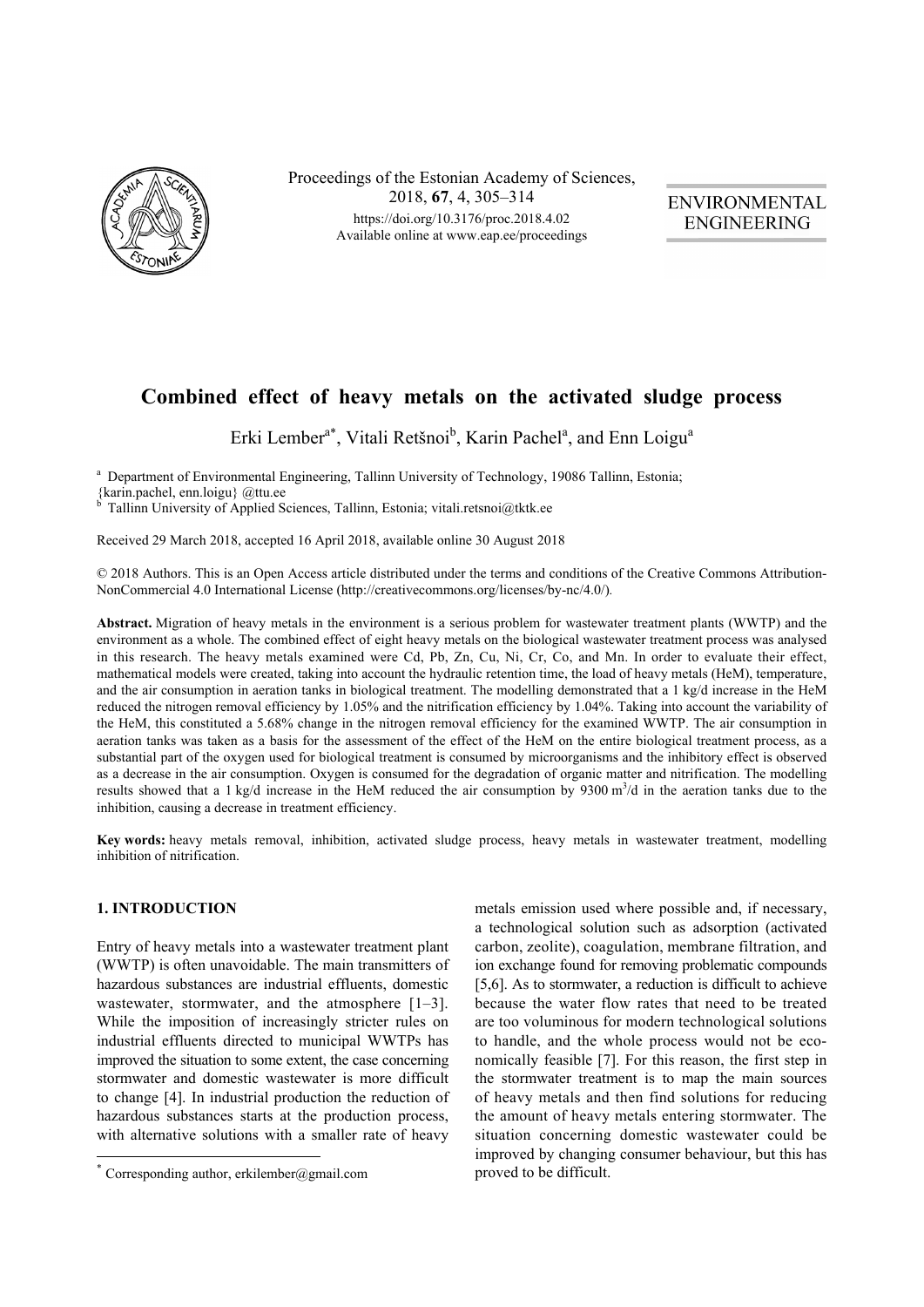An ordinary municipal WWTP has three treatment stages: mechanical, biological, and chemical. While the first and the third stage use physical processes, the second, i.e. biological process, is carried out by microorganisms, which are often sensitive to environmental changes and hazardous substances. Therefore, even small concentrations of hazardous substances may considerably inhibit the efficiency of biological treatment [8].

#### **1.1. Sources of heavy metals**

As mentioned above, the main transporters of heavy metals include industrial effluents, stormwater, domestic wastewater, and the atmosphere where heavy metals are released mostly as a result of anthropogenic activity. Natural sources include the dissolution of heavy metals in rocks, for example. This way, Ni, Cb, Mn, Zn, and Cu easily enter the hydrological cycle, as these metals are found in water-soluble form in soil [9]. Estonia does not have many metallurgical, galvanic, or electronics industries that would cause heavy metal pollution. This is why most of the problems in Estonia in this field are connected with stormwater, the oil shale industry, and the households [10]. The fate of heavy metals in the environment is illustrated in Fig. 1 [1–4,9,10].

The heavy metals Zn and Cu are mainly released into stormwater from metal-coated items such as road barriers, roofs, particles from tyres and brake shoes, and exhaust gases of vehicles [4,11]. In a study of roofs coated with Cu and Zn, Charters [12] found the

following concentrations of heavy metals in the stormwater runoff from the examined roofs: 397–1970 µg/L and 1663–7860 µg/L, respectively.

The atmospheric spreading of the heavy metals emitted into the air as a result of combustion processes, such as exhaust gases of vehicles and coal-fired power plants, also pose a problem. In the atmosphere, the pollutants are dispersed exponentially farther and enter the hydrological cycle again via precipitation; approximately 5% of the load of heavy metals (HeM) in surface water bodies comes from air pollution [13,14]. Likewise, acid rain and a decrease of the soil pH increase heavy metal leaching from rocks [14]. In addition, cosmetic products such as sunscreen creams, lipsticks, and face-powders as well as medicinal products also contain various heavy metals [15]. For instance, skin creams containing Zn are widely in use and therefore often enter the sewerage with domestic wastewater. Sani [16] analysed various cosmetic products and ranked the heavy metals contained therein, starting from the largest concentration:  $Mn > Ni > Cu > Cd > Pb > Cr$ .

Since in Estonia strict rules have been established for heavy metals, each factor that reduces their load, such as changing consumer behaviour, has an impact on the performance of WWTPs because the WWTPs are not currently capable of removing heavy metals. The following maximum levels of heavy metals for wastewater have been set in Estonia: 15 µg/L for Cu and 50  $\mu$ g/L for Zn [17]. The main sources of heavy metals are listed in Table 1.



**Fig. 1.** Migration of heavy metals in/to the environment.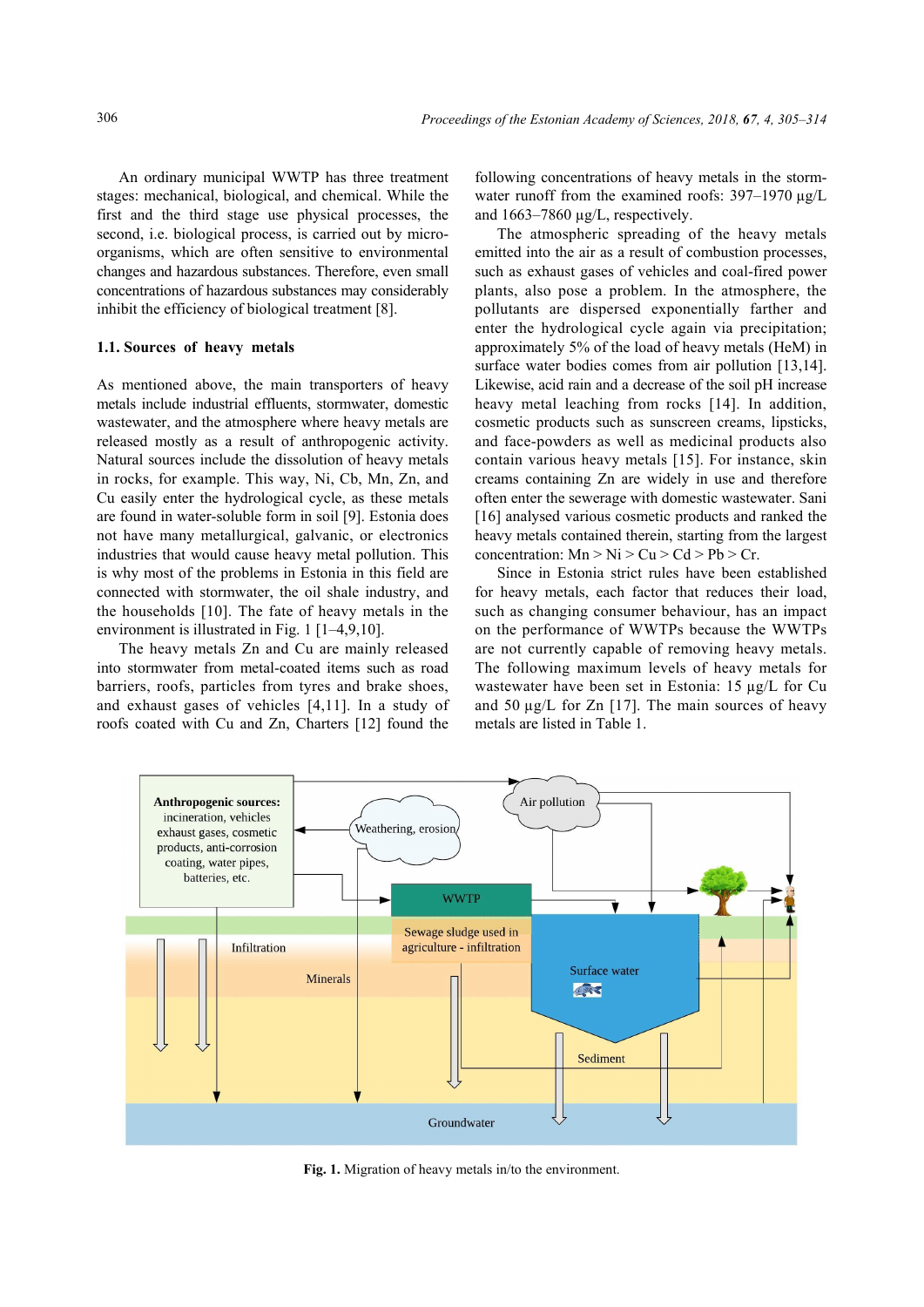| Heavy metal | Anthropogenic sources                                                                                                             |
|-------------|-----------------------------------------------------------------------------------------------------------------------------------|
| Zn          | Anti-corrosion agents, roofs, road barriers, PVC stabilizer, skin creams, welding, rubber industry, medicinal<br>products, paints |
| Ni          | Electronics industry, metal industry, Ni-Cd batteries, dentures, metal cans                                                       |
| Pb          | Plastic, various alloys, Pb batteries                                                                                             |
| Cu          | Roofs, water pipes, kitchen appliances, alloys, cosmetic products, medicinal products                                             |
| <b>Cr</b>   | Wood industry, cooling water piping protection, plating, textile and leather industry, colour pigments                            |
| Cd          | Plastic stabilizers, Ni-Cd batteries, coal burning                                                                                |

Table 1. Sources of various heavy metals [9,16,18,19]

### **1.2. Toxicity of heavy metals**

A lot of different research has been conducted on the toxicity of heavy metals on microorganisms, and standard methods have been developed for determining the direct effect thereof (ISO 9509:2006, ISO 8192-2006). Mainly respirometric tests are used where the toxic substance inhibits the metabolism of bacteria and the oxygen demand decreases. Another option is to use Mictorox® for measuring the bioluminescence of the microorganism *Vibrio fischeri* where the inhibitory substance causes a decrease of bioluminescence [20]. Attention must be paid to two different aspects with regard to toxicity: inhibitory effect and lethal effect. While in case of the lethal effect the entire biological process of the WWTP is destroyed and the process recovery may take 2–8 weeks depending on the composition and temperature of wastewater, the detection of an inhibitory effect is more complicated [21,22] because a sudden temperature change, a change in the wastewater composition, emission of a toxic chemical compound into the WWTP, and many other factors can have an inhibitory effect [23].

The main purpose of municipal WWTPs is to remove biological oxygen demand (BOD), N, and P. The most sensitive process is nitrification, which is performed by two types of microorganisms, i.e. ammoniaoxidizing bacteria (AOB) and nitrite-oxidizing bacteria (NOB) [20,24]:

$$
NH_4^+ + 1.5O_2 (AOBs) \rightarrow NO_2^- + H_2O + 2H^+,
$$
  

$$
NO_2 + 0.5O_2 (NOBs) \rightarrow NO_3^-.
$$

In the cases of AOB and NOB, the growth constants are 0.9 and 0.5, respectively, i.e. the most sensitive microorganisms in this process are NOB. For the bacteria that degrade organic matter this value is 13.2, that is, their recovery time is nearly 26 times faster than that of NOB [25].

It is difficult to say which of the heavy metals is the most hazardous, as their harmfulness depends on the

form of the compound the metal occurs in the water. It is also important whether the compound is dissolved or insoluble. Dissolved compounds reach the metabolism of organisms more easily and may have a direct toxic effect. By conducting a risk assessment, Donnachie and co-authors [26] found that the following heavy metals have the greatest toxic effect on the rivers of England:  $Al > Cu > Ni > Zn > Fe > Cd > Pb > Cr > Mn$ . The metals listed in this ranking largely correlate with Sani's [16] research on heavy metals contained in cosmetic products. Therefore, cosmetic products may have an important role in the migration of heavy metals in the environment [16].

How a heavy metal directly affects the vital activity of a bacterium has been studied in the cases of Cr, Cu, and Ni, for example. In the case of Cr it was found that it inhibits the metabolism of bacteria, as there is a competition between the oxygen molecule and Cr where both act as acceptors of electrons (organic matter electron donors) in the chemical decomposition reaction of organic matter [27]. The antibacterial effect of Cu has been known for some time already. Besides, Cu is capable of binding and denaturating proteins [28]. In the case of Ni, a direct effect on the removal of suspended solids has been reported, as it reduces the bacteria's adsorption capacity. Also, a larger combined effect has been observed in the case of Ni in combination with various other heavy metals [19].

#### **1.3. Combined effect of heavy metals**

Heretofore, research has focused on the effect of individual heavy metals on living organisms, as well as on the biological treatment process in WWTPs. The effect of heavy metals depends on various factors, such as the bacterial culture participating in biological treatment, the age of sludge, hydraulic retention time (HRT), sludge concentration, pH, temperature, etc. [29– 32]. Ong et al. [31] give the following ranking of the toxicity of the heavy metals for biological treatment:  $Cd > Cu > Zn > Cr > Pb$ , which differs from previously mentioned rankings as these have focused on the human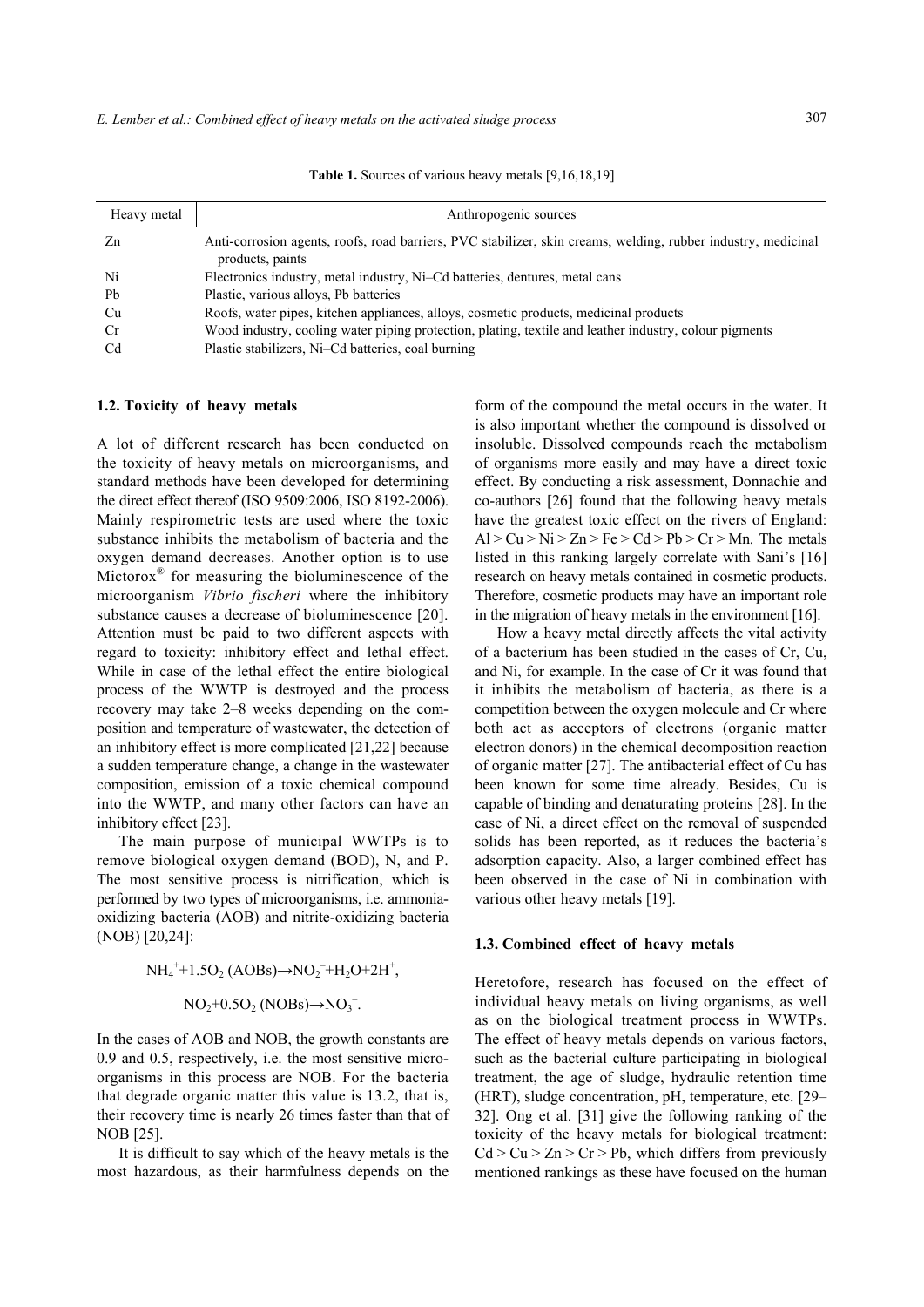organism. The effect on the wastewater treatment process is mainly the direct impact on the metabolism of microorganisms, but in the case of human beings the focus is mostly on the nervous system and cells [4,31].

We analysed the combined effect of eight heavy metals on the wastewater treatment to identify the combined effect of their load on nitrification, denitrification, and air consumption in the biological wastewater treatment process. The consumption of  $O<sub>2</sub>$  is an indicator of the inhibition of the biological treatment. Previous research has examined the effect of individual heavy metals, but there is little information on the combined effect of several heavy metals. For that reason, this research focuses on the combined effect of eight heavy metals with measurable concentrations – Cd, Pb, Zn, Cu, Ni, Cr, Co, and Mn – to model how much a total amount of 1 kg of different heavy metals reduces the treatment efficiency of nitrification and denitrification and how much it inhibits the  $O_2$  consumption. The modelling also took into account the HRT and temperature, as their great effect on nitrogen removal is known.

## **2. MATERIALS AND METHODS**

The data used in this research were collected from an operating municipal WWTP with an approximate load of 450 000 PE. The treatment process consists of the following stages: screens, sand traps, primary tanks, aeration tanks, and clarifiers. Raw sludge and wasted activated sludge are stabilized anaerobically at 37 °C.

The heavy metal samples necessary for the analyses were collected every two weeks during 2.5 years (2014– 2016). The samples collected from the influent of the WWTP before biological treatment and from the effluent (Fig. 2) were averaged over 24 hours. The analyses were conducted in an accredited laboratory, where the ISO standard 17294-2:2003 (application of inductively coupled plasma mass spectrometry (ICP-MS)) was used for measuring Cd, Pb, Zn, Cu, Ni, Cr, Co, and Mn.

The process parameters necessary for the research were automatically logged using the VeRa drinking water and WWTP information software. The necessary parameters were the following: flow rate  $(m^3/d)$ , wastewater temperature (T  $^{\circ}$ C), HRT, pH, N<sub>tot</sub> removal efficiency,  $NH_4$  removal efficiency, and the  $O_2$  consumption in the biological treatment in aeration tanks  $(m<sup>3</sup>/d)$  (Table 2). As the examined WWTP operates under BOD deficit, BOD was not taken into account in the evaluation of the biological treatment, because methanol is dosed in the anoxic zone for denitrification. For data analysis R-statistical software was used, and the selected methods were correlation and regression analyses [33].

During the examined period, the maximum  $O_2$ consumption in the aeration tanks was  $1787797 \text{ m}^3/\text{d}$ and the minimum was  $1\,053\,780\,\mathrm{m}^3/\mathrm{d}$ . The maximum nitrification efficiency was 99.95% and the minimum 75.7%, which indicates that the wastewater treatment process functioned properly during the examined period. On average, the load of heavy metals (HeM) was 22.12 kg/d (Table 2).



**Fig. 2.** Flow diagram of the WWTP and sampling points. DO – dissolved oxygen, SCADA – Supervisory Control and Data Acquisition.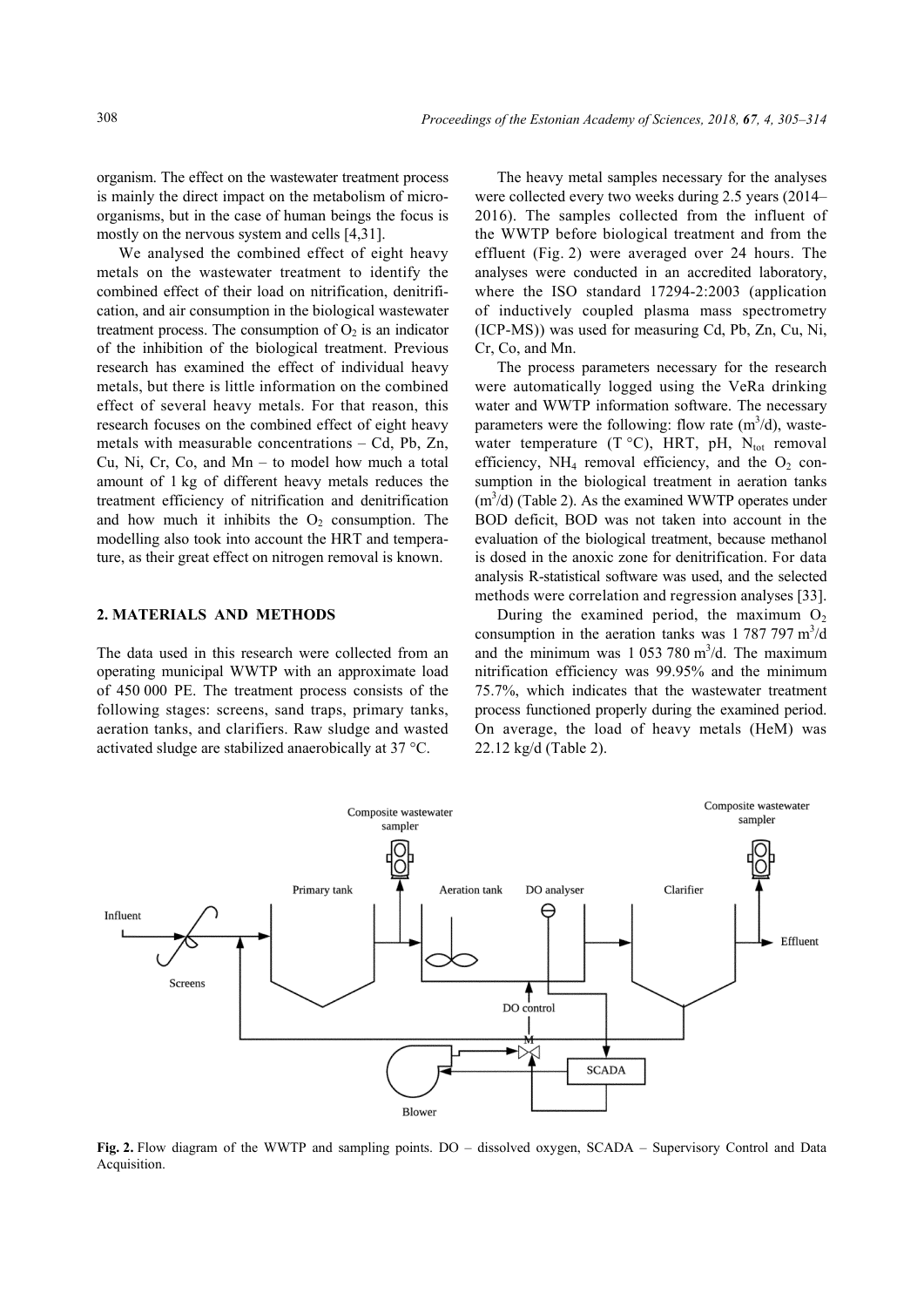| Indicator                              | Mean    | <b>SD</b> | Min     | 25%     | Median  | 75%     | Max    |
|----------------------------------------|---------|-----------|---------|---------|---------|---------|--------|
| $O_2$ , 1000 m <sup>3</sup> /d         | 1395.43 | 193.55    | 1053.78 | 1267.36 | 1349.99 | 1544.61 | 1787.8 |
| HeM, kg                                | 22.12   | 5.4       | 15.14   | 17.77   | 21.11   | 24.18   | 37.95  |
| $NH_4$ removal efficiency, %           | 95.71   | 5.36      | 75.66   | 94.65   | 97.52   | 99.28   | 99.95  |
| $N_{\text{tot}}$ removal efficiency, % | 84.21   | 5.79      | 69      | 81.1    | 84.9    | 88.1    | 93.6   |
| HRT, h                                 | 12.84   | 2.0       | 8.6     | 11.7    | 13.2    | 14.4    | 17.1   |
| $T^{\circ}C$                           | 13.48   | 3.03      | 9.2     | 10.8    | 12.3    | 16.5    | 18.6   |

**Table 2.** Core indicators of the research parameters  $(n = 45)$ 

## **3. RESULTS AND DISCUSSION**

The results of the correlation analysis are presented in Table 3 and Fig. 3. The Pearson correlation coefficient *r* indicates the direction of the correlation (symbol) and its strength on the scale  $|r| = 0$  (no correlation) up to  $|r| = 1$  (strong correlation). If the test statistic  $p < 0.05$ , the correlation is deemed statistically significant on the confidence level 0.05.

The main objective of the analysis was to compose linear regression models that would describe the combined effect of heavy metals on biological wastewater treatment, taking into account three variables: T °C, HRT, and HeM. It is well known that nitrogen removal is mostly affected by the  $T^{\circ}C$  and HRT, thus making the effect of heavy metals mathematically insignificant, but significant in terms of treatment efficiency [34]. The efficiency of  $N_{tot}$  removal was found to be best described by Model 1:

$$
N_{\text{tot}} = 83.69 + 1.78 \cdot \text{HRT} - 1.92 \cdot \text{T} \cdot C - 1.15 \cdot \text{HeM} + 0.098 \cdot \text{T} \cdot C \cdot \text{HeM}. \tag{1}
$$

Table 3 demonstrates that for  $N_{tot}$  removal, significant correlations were found with the HRT and  $T^{\circ}C$ ; but its correlation with heavy metals was not statistically significant. However, Model 1 provides an adequate result in forecasting the effect of heavy metals as it takes into account the interaction of various characteristics. Model 1 shows that by increasing the volume of heavy metals by 1 kg/d,  $N_{tot}$  treatment efficiency decreases by 1.05%. Based on the premise that the average nitrogen load in the examined WWTP is 6750 kg/d, a 1.05% decrease in its treatment efficiency would increase the load to the environment on average by 71.01 kg/d. In addition, the inhibitory effect has a long-term impact on the wastewater treatment process, as the process recovery lasts 1–21 days, depending on the HeM and the temperature [20,35]. Table 2 shows that the HeM levels varied during the examined period by 20.12 kg/d (SD  $\pm$  5.398), and due to the combined effect of heavy metals,  $N_{\text{tot}}$  removal efficiency varied by 5.68%.

Since the examined WWTP operates under carbon deficit,  $N_{tot}$  removal efficiency may not indicate as exact correlation as in the case of NH4, because nitrification is the most sensitive process and the inhibitory effect can be observed fast  $[20]$ . The efficiency of NH<sub>4</sub> removal can be forecasted with Model 2:

$$
NH4 = 103.65 + 1.24 \cdot HRT - 2.003 \cdot T \cdot C - 1.13 \cdot HeM + 0.095 \cdot T \cdot C \cdot HeM.
$$
 (2)

Model 2 shows that by increasing the HeM by 1 kg, the nitrification efficiency decreases by 1.04%, or the variability of NH4 removal efficiency as a result of the combined effect of heavy metals is 5.55%. Previous research has focused on the effect of individual heavy metals where the concentrations necessary for measuring the effect were ca 100 times higher than those of the combined effect [34,35].

In Models 1 and 2, the significance probability *p* is small (Table 4), which suggests that the models are reliable. The description percentage of models  $(r^2, %)$ indicates what percentage of the variation of the descriptive variables  $N_{tot}$  and  $NH_4$  the given models describe.

**Table 3.** Pearson correlation coefficients (*r*) between variables with significance probabilities (*p*)

|                                           | HeM, kg/d |       | HRT. h |          | $T^{\circ}C$ |       |
|-------------------------------------------|-----------|-------|--------|----------|--------------|-------|
|                                           |           |       |        |          |              |       |
| $NH4$ removal, %                          | $-0.11$   | 0.494 | 0.39   | 0.009    | 0.28         | 0.065 |
| $N_{\text{tot}}$ removal, %               | $-0.17$   | 0.272 | 0.56   | < 0.0001 | 0.41         | 0.006 |
| $O_2$ to aeration, 1000 m <sup>3</sup> /d | $-0.26$   | 0.085 | 0.21   | 0.173    | 0.13         | 0.389 |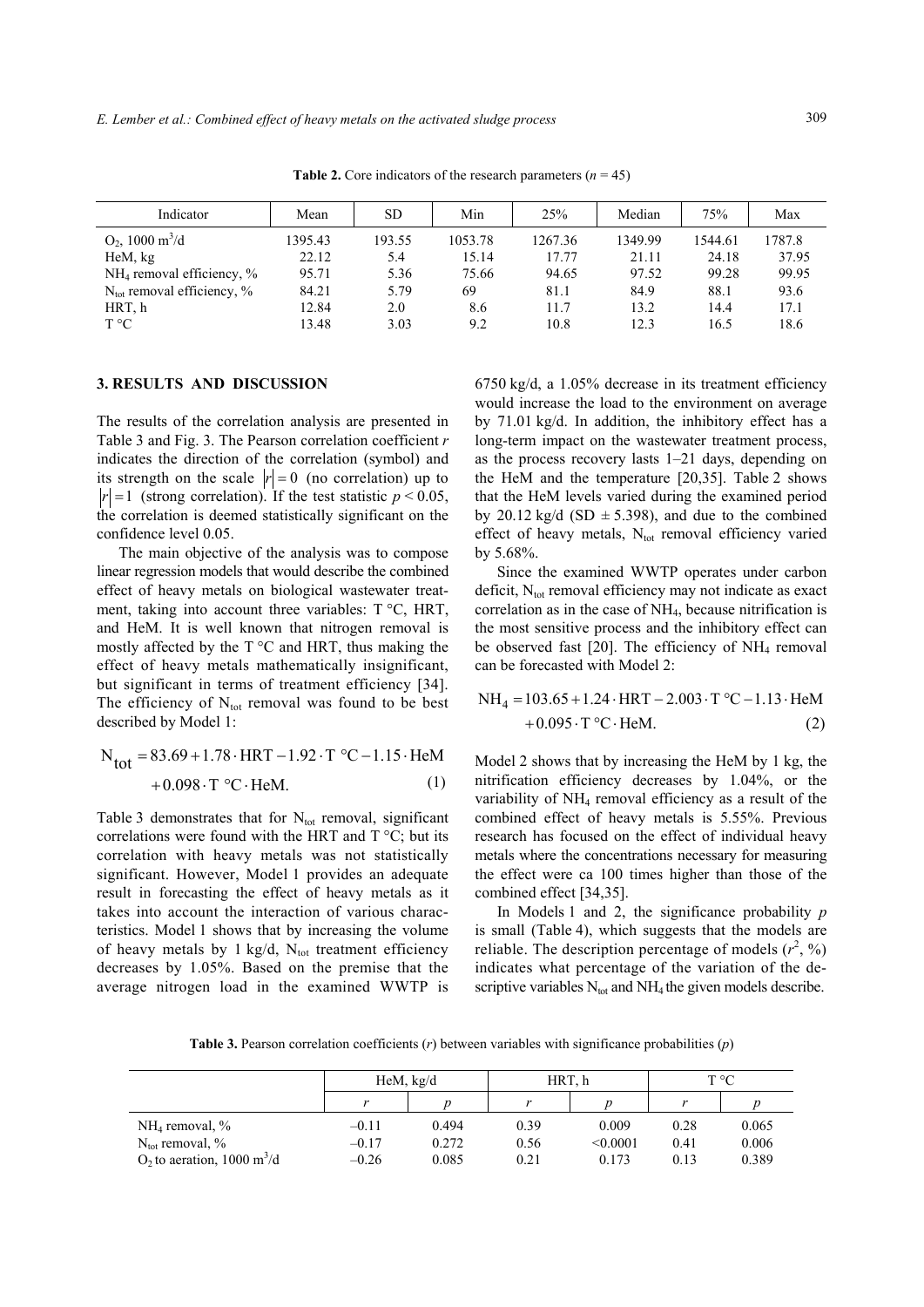| Model   | Significance         | Description      | Adjusted description        | Standard error  |
|---------|----------------------|------------------|-----------------------------|-----------------|
|         | probability <i>p</i> | percentage $r^2$ | percentage $r_{\text{adi}}$ | of the model, % |
| Model 1 | <0.001               | 43               |                             | 4.59            |
| Model 2 | 0.0019               | 25               |                             | 4.87            |

**Table 4.** Efficiency indicators of Models 1 and 2

As the models contain several variables, attention should be paid to the percentage of the adjusted description because it takes into account the combined effects of the factor variables.

Models 1 and 2 are not well suited for evaluating the effects of T  $\rm ^{\circ}C$  and HRT on the N<sub>tot</sub> and NH<sub>4</sub> removal efficiency separately because of their multicollinearity, i.e. if there is a strong reciprocal correlation between the model arguments, their effects are also correlated, and the evaluations received from the model may not be correct (e.g. a negative coefficient for T °C suggests that an increase in  $T^{\circ}C$  with the other parameters fixed, will cause a decrease in the nitrogen removal efficiency, which is not correct). Therefore, Models 1 and 2 do not provide a better result in comparison with basic linear regression models (see Table 5) for the evaluation of the effects of T °C and HRT separately.

Modelling the volume of the air consumed for biological treatment  $(O_2)$  by using linear models with several factor variables did not give significantly better results in comparison with simple linear regression models. Therefore, these correlations are described with simple linear models. The regression models that describe the combined effect of HeM and the effect of HRT and T °C on the volume of air needed for biological treatment are presented in Table 6. The linear models showed that a 1 kg increase in the HeM reduced

the  $O_2$  by approximately 9300 m<sup>3</sup>/d, which suggests that biological treatment is inhibited. Ong and co-authors [31] obtained similar results in a laboratory research when analysing the effect of individual HeM (concentrations varying between 0 and 50 mg/L) on the air consumption needed for biological treatment in order to evaluate the inhibitory effect. At high Zn concentrations, the inhibitory effect was nearly 50% [31]. Models 1 and 2 yielded similar results: by increasing the HeM, the nitrogen removal efficiency decreased or less oxygen was used for nitrification. The reason is that the bacterial metabolism was inhibited [35].

To illustrate statistical correlations, Fig. 3 presents scatter plots with regression lines. Figure 3 confirms that the effect of the HeM on the  $N_{tot}$  and  $NH_4$  removal efficiency and on the  $O_2$  is not statistically significant because one of the possible positions of the real regression line is horizontal. The same situation applies to the pairs  $O_2$  and  $T^{\circ}C$ , and  $O_2$  and the HRT. The scatter plots that illustrate the effects of T °C and HRT on the  $N_{tot}$  and  $NH_4$  removal efficiency confirm the existence of a positive correlation. However, Models 1 and 2, which take into account the combined effect of three factors, gave adequate results where an increase in the HeM resulted in a decrease in the treatment efficiency by 1.05% for  $N_{tot}$  and by 1.04% for NH<sub>4</sub>.

**Table 5.** Regression models describing the effect of T  $\degree$ C and HRT on N<sub>tot</sub> and NH<sub>4</sub> removal efficiency

| Linear regression model                             | Significance<br>probability $p$ | Description percentage | Standard error of the<br>model, $\%$ |      |
|-----------------------------------------------------|---------------------------------|------------------------|--------------------------------------|------|
| $N_{\text{tot}} = 0.77 \text{ T} \text{°C} + 73.73$ | د ۍ                             | 0.006                  | 16.6                                 | 5.35 |
| $N_{\text{tot}} = 1.63 \cdot \text{HRT} + 63.22$    | (4)                             | < 0.0001               | 31.9                                 | 4.84 |
| $NH_4 = 0.49 \text{ T } ^{\circ}C + 89.11$          | (5)                             | 0.065                  | 7.7                                  | 5.21 |
| $NH_4 = 1.04$ HRT + 82.41                           | (6)                             | 0.009                  | 14.96                                | 5.0  |

| <b>Table 6.</b> Regression models describing the effect of HeM, HRT, and $T^{\circ}C$ on the O <sub>2</sub> in aeration tanks |  |  |  |
|-------------------------------------------------------------------------------------------------------------------------------|--|--|--|
|-------------------------------------------------------------------------------------------------------------------------------|--|--|--|

| Linear regression model    |     | Significance<br>probability $p$ | Description percentage | Standard error of the<br>model, $m^3/d$ |
|----------------------------|-----|---------------------------------|------------------------|-----------------------------------------|
| $Q_2 = -9.3$ HeM + 1601.14 |     | 0.085                           |                        | 189.1                                   |
| $O_2 = 20$ HRT + 1138.59   | (8) | 0.173                           | 4.3                    | 191.5                                   |
| $Q_2 = 8.39$ T °C + 1282.4 | (9) | 0.389                           |                        | 194.1                                   |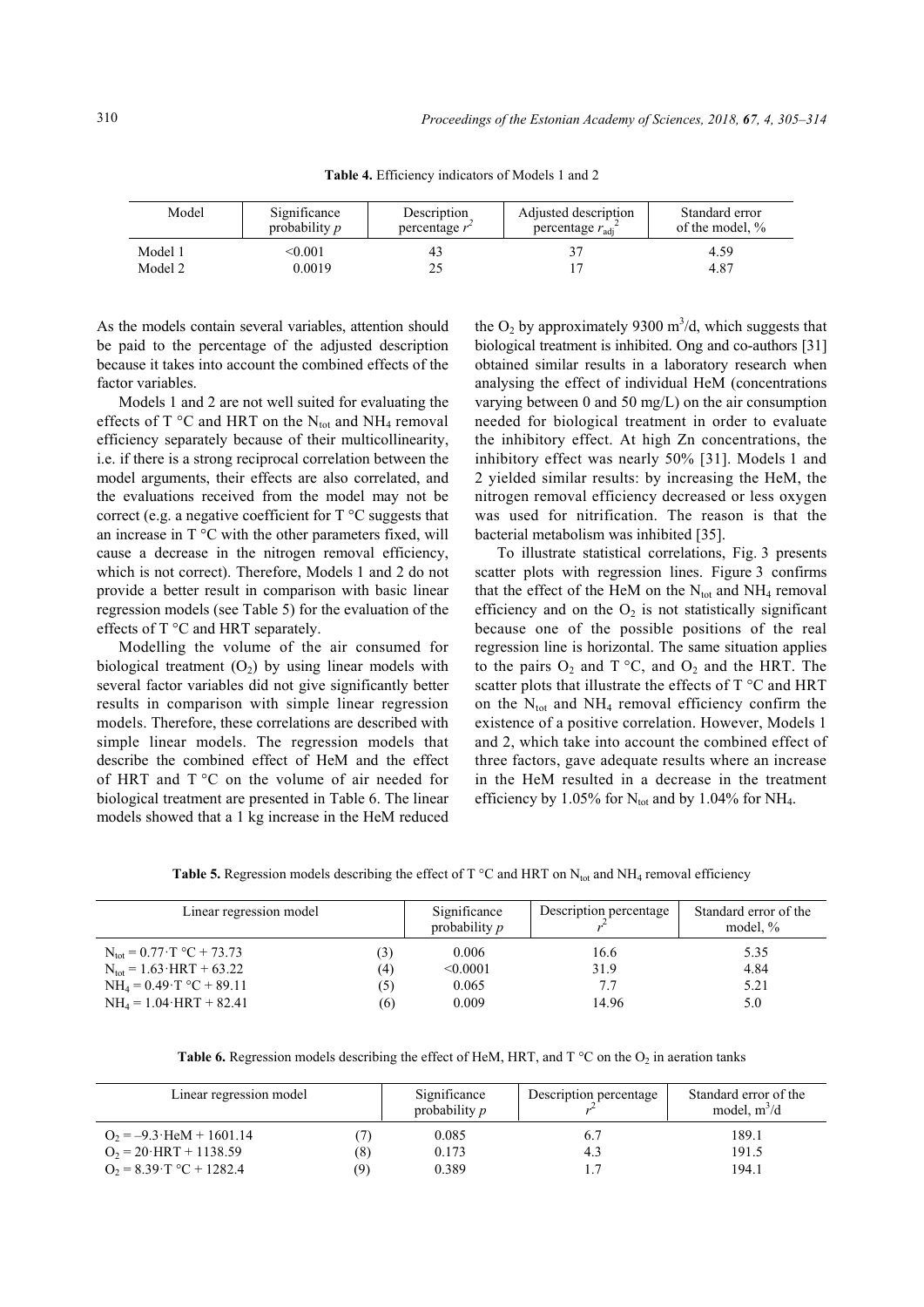

**Fig. 3.** Scatter plots with regression lines and the lines showing 95% tolerance and the width of confidence intervals. The straight dotted lines mark the area where 95% of the measurement results should remain, and the curved dotted lines show where the real regression line with a 95% probability is located. (*Continued on the next page.*)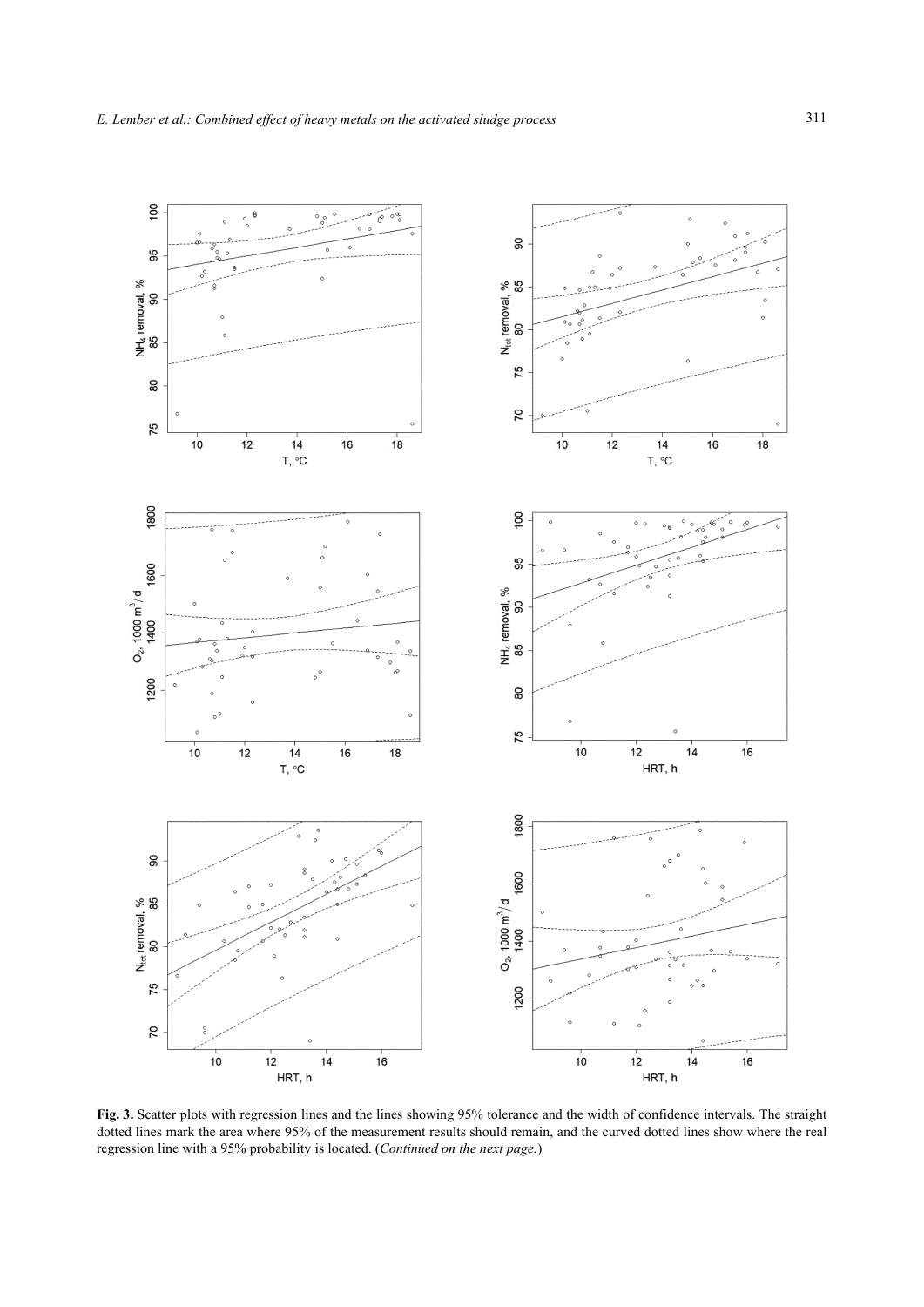



**Fig. 3.** *Continued.*

## **4. CONCLUSIONS**

The combined effect of heavy metals on the biological treatment process of an operating WWTP was analysed in this research. In order to evaluate this effect, mathematical models were created, taking into account the HRT,  $T^{\circ}C$ , and HeM; in the latter case eight different heavy metals as the total load were examined. Previous research has focused on the effect of individual heavy metals where the concentrations had to be exponentially higher in order to get measurable results.

The created mathematical models demonstrated that a combined effect of heavy metals exists also at lower concentrations, because a 1 kg/d increase in the HeM decreased the  $N_{tot}$  and NH<sub>4</sub> removal efficiency by 1.05% and 1.04%, respectively, and the air consumption in biological treatment was reduced by  $9300 \text{ m}^3/\text{d}$ . All the created models confirmed the inhibitory effect of heavy metals. Since the removal of nitrogen is a highly sensitive

process, biological treatment monitoring is a significant outcome of this research, and the created mathematical models can be used, after some supplementation, for detecting inhibitory substances.

### **REFERENCES**

- 1. Men, C., Liu, R., Xu, F. Wang, Q., Guo, L., and Shen, Z. Pollution characteristics, risk assessment, and source apportionment of heavy metals in road dust in Beijing, China. *Sci. Total Environ.*, 2018, **612**, 138– 147.
- 2. Zhang, Q-Q., Ying, G-G., Pan, C-G., Liu, Y-S., and Zhao, J-L. Comprehensive evaluation of antibiotics emission and fate in the river basins of China: source analysis, multimedia modeling, and linkage to bacterial resistance. *Environ. Sci. Technol.*, 2015, **49**, 6772–6782.
- 3. Chowdhury, S., Mazumder, M. A. J., Al-Attas, O., and Husain, T. Heavy metals in drinking water: occurrences,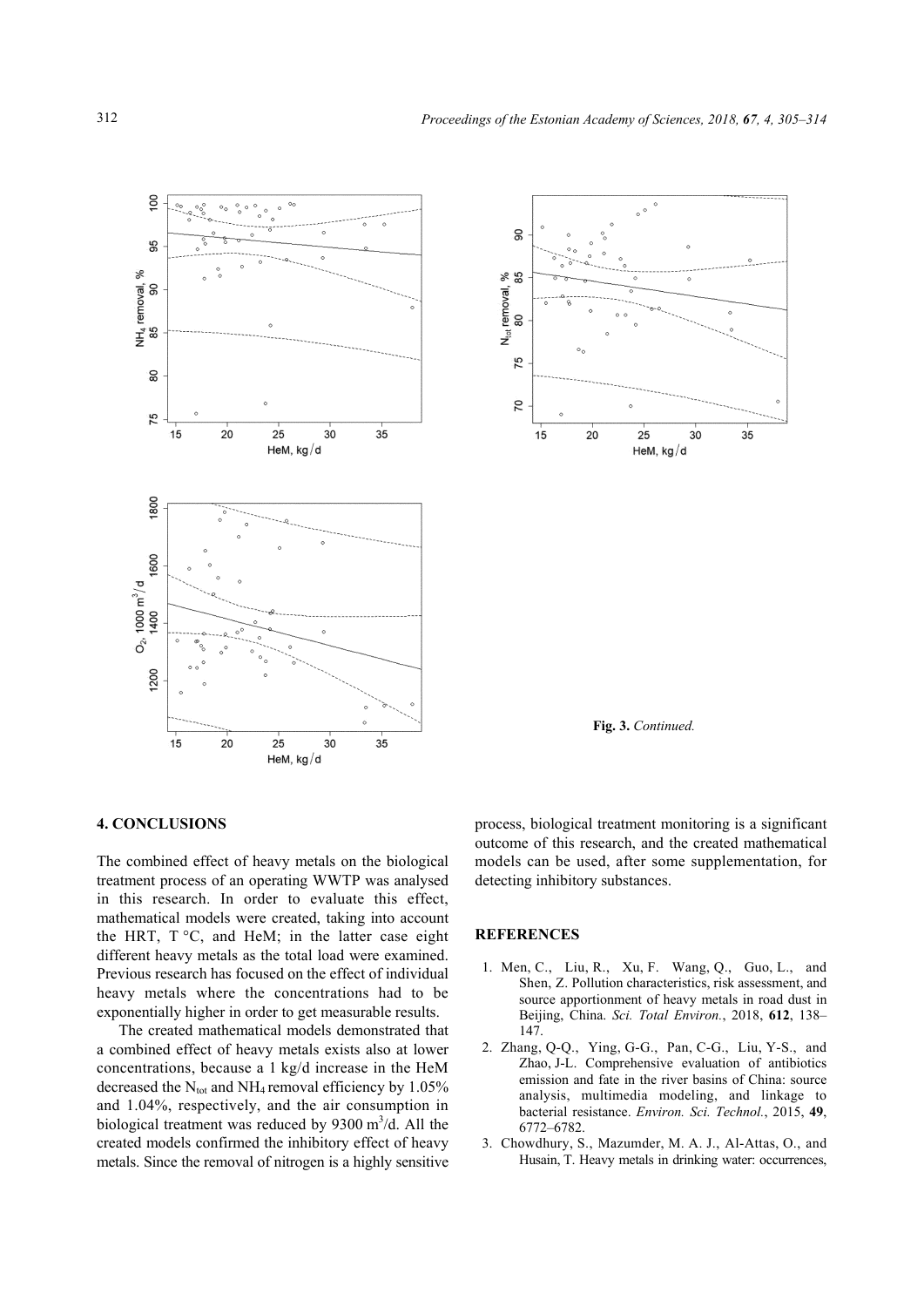implications, and future needs in developing countries. *Sci. Total Environ.*, 2016, **569–570**, 476–488.

- 4. Egodawatta, Y., Ma, P., McGree, J., Liu, A., and Goonetilleke, A. Human health risk assessment of heavy metals in urban stormwater. *Sci. Total Environ.*, 2016, **557–558**, 764–772.
- 5. Bernard, E., Jimoh, A., and Odigure, J. O. Heavy metals removal from industrial wastewater by activated carbon prepared from coconut shell. *Res. J. Chem. Sci.*, 2013, **3**, 3–9.
- 6. Fang, L., Li, L., Qu, Z., Xu, H., Xu, J., and Yan, N. A novel method for the sequential removal and separation of multiple heavy metals from wastewater. *J. Hazard. Mater.*, 2018, **342**, 617–624.
- 7. Goonetilleke, A., Liu, A., Managi, S., Wilson, C., Gardner, T., Bandala, R., et al. Stormwater reuse, a viable option: fact or fiction? *Econ. Anal. Policy*, 2017, **56**, 14–17.
- 8. Wu, C., Zhou, Y., Zhang, S., Xu, M., and Song, J. The effect of toxic carbon source on the reaction of activated sludge in the batch reactor. *Chemosphere*, 2018, **194**, 784–792.
- 9. Kobielska, P. A., Howarth, A. J., Farha, O. K., and Nayak, S. Metal–organic frameworks for heavy metal removal from water. *Coord. Chem. Rev.*, 2018, **358**, 92–107.
- 10. Napa, Ü. *Heavy Metals in Estonian Coniferous Forests*. Dissertationes Geographicae Universitatis Tartuensis, **65**. University of Tartu Press, 2017.
- 11. Gunawardana, C., Goonetilleke, A., Egodawatta, P., Dawes, L., and Kokot, S. Source characterisation of road dust based on chemical and mineralogical composition. *Chemosphere*, 2012, **87**, 163–170.
- 12. Charters, F. J., Cochrane, T. A., and O'Sullivan, A. D. Untreated runoff quality from roof and road surfaces in a low intensity rainfall climate. *Sci. Total Environ.*, 2016, **550**, 265–272.
- 13. Pan, H., Lu, X., and Lei, K. A comprehensive analysis of heavy metals in urban road dust of Xi'an, China: contamination, source apportionment and spatial distribution. *Sci. Total Environ.*, 2017, **609**, 1361– 1369.
- 14. Bauhaus–Universität Weimar. *Abwasserbehandlung: Gewässerbelastung, Bemessungsgrundlagen, Mechanische Verfahren und Biologische Verfahren, Reststoffe aus der Abwasserbehandlung, Kleinkläranlagen*. VDG, Weimar, 2014.
- 15. Ullah, H., Noreen, S., Fozia, A. R., Waseem, A., Zubair, S., Adnan, M., and Ahmad, I. Comparative study of heavy metals content in cosmetic products of different countries marketed in Khyber Pakhtunkhwa, Pakistan. *Arab. J. Chem.*, 2017, **10**, 10–18.
- 16. Sani, M., Gaya, B., and Abubakar, F. A. Determination of some heavy metals in selected cosmetic products sold in Kano metropolis, Nigeria. *Toxicol. Reports*, 2016, **3**, 866–869.
- 17. Vabariigi Valitsus. Reovee puhastamise ning heit- ja sademevee suublasse juhtimise kohta esitatavad nõuded, heit- ja sademevee reostusnäitajate piirmäärad ning nende nõuete täitmise kontrollimise meetmed. *RT I*, 16.12.2016, 6. https://www.riigiteataja.ee/akt/116122016006 (accessed 2017-02-10).
- 18. González-Acevedo, Z. I., García-Zarate, M. A., Núñez-Zarco, E. A., and Anda-Martín, B. I. Heavy metal sources and anthropogenic enrichment in the environment around the Cerro Prieto Geothermal Field, Mexico. *Geothermics*, 2018, **72**, 170–181.
- 19. Tahri, M., Larif, M., Bachiri, B., Kitanou, S., Rajib, B., Benazouz, K., et al. Characterization of heavy metals and toxic elements in raw sewage and their impact on the secondary treatment of the Marrakech wastewater treatment plant. *J. Mater. Environ. Sci.*, 2017, **8**, 2311–2321.
- 20. Henze, M., Loosdrecht, C. M., Ekama, A. G., and Brdjanovic, D. *Biological Wastewater Treatment*. IWA Publishing, London, 2011.
- 21. Hartmann, S., Skrobankova, H., and Drozdova, J. Inhibition of activated sludge respiration by heavy metals. In *Proceedings of the 2013 International Conference on Environment, Energy, Ecosystems and Development*, 2013, 231–235.
- 22. Antoniou, P., Hamilton, J., Koopman, B., Jain, R., Holloway, B., Lyberatos, G., and Svoronos, S. A. Effect of temperature and pH on the effective maximum specific growth rate of nitrifying bacteria. *Water Res.*, 1990, **24**, 97–101.
- 23. United States Environmental Protection Agency. *Process Design Manual for Nitrogen Control*. Office of Technology Transfer, Washington D.C., 1973.
- 24. Raud, M., Lember, E., Jõgi, E., and Kikas, T. *Nitrosomonas* sp. based biosensor for ammonium nitrogen measurement in wastewater. *Biotechnol. Bioprocess Eng.*, 2013, **18**, 1016–1021.
- 25. Rittmann, B. E. and McCarty, P. L. *Environmental Biotechnology: Principles and Applications*. Tata McGraw Hill Education Private Limited, New Delhi, 2012.
- 26. Donnachie, R. L., Johnson, A. C., Moeckel, C., Pereira, M. G., and Sumpter, J. P. Using risk-ranking of metals to identify which poses the greatest threat to freshwater organisms in the UK. *Environ. Pollut.*, 2014, **194**, 17–23.
- 27. Quintana, V., Olalla-Herrera, M., Ruiz-López, M. D., Moreno-Montoro, M., and Navarro-Alarcón, M. Study of the effect of different fermenting microorganisms on the Se, Cu, Cr, and Mn contents in fermented goat and cow milks. *Food Chem.*, 2015, **188**, 234–239.
- 28. Cai, X., Zhang, B., Liang, Y., Zhang, J., Yan, Y., Chen, X., et al. Study on the antibacterial mechanism of copper ion- and neodymium ion-modified α-zirconium phosphate with better antibacterial activity and lower cytotoxicity. *Colloids Surfaces B*, 2015, **132**, 281–289.
- 29. Oviedo, M. D. C., Márquez, D. S., and Alonso, J. M. Q. Toxic effects of metals on microbial activity in the activated sludge process. *Chem. Biochem. Eng. Q.*, 2002, **16**, 139–144.
- 30. Huang, J., Yuan, F., Zeng, G., Li, X., Gu, Y., Shi, L., et al. Influence of pH on heavy metal speciation and removal from wastewater using micellar enhanced ultrafiltration. *Chemosphere*, 2016, **173**, 199–206.
- 31. Ong, S. A., Toorisaka, E., Hirata, M., and Hano, T. Adsorption and toxicity of heavy metals on activated sludge. *ScienceAsia*, 2010, **36**, 204–209.
- 32. Hammaini, A., González, F., Ballester, A., Blázquez, M. L., and Muñoz, J. A. Biosorption of heavy metals by